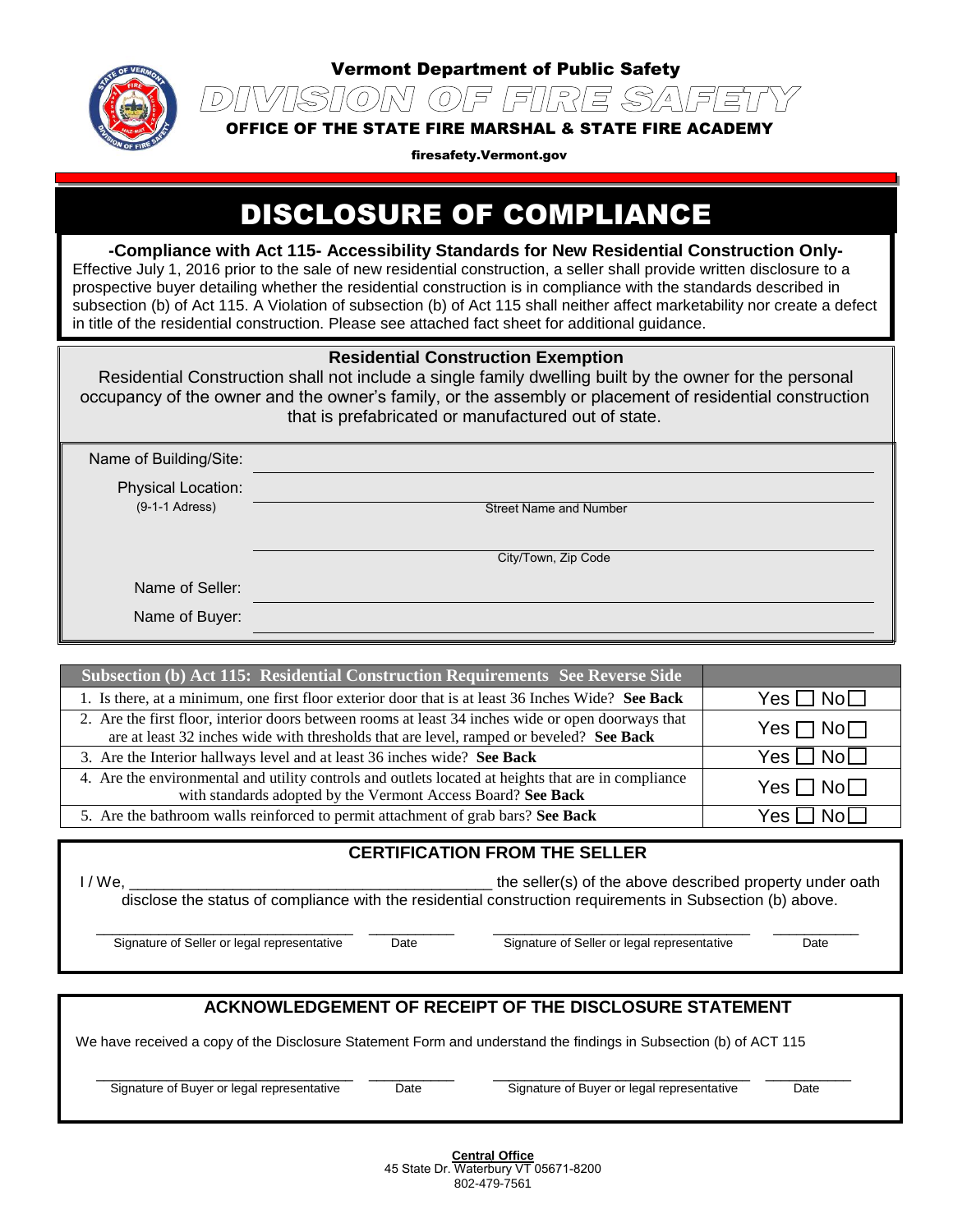# **Guidance - ADA Requirements**

**SCOPE:** The 5 items noted in Subsection (b) of ACT 115 are the same requirements found in ACT 88 passed by the Vermont Legislature in 2000. The new ACT 115 requires disclosure. **A violation shall neither affect marketability nor create a defect in title of the residential construction.** 

**1. First Floor Exterior Door: 404.2.3 Clear Width.** A 36 inch wide door is necessary in order to provide the minimum allowable clear opening of 32 inches (815mm) when the door is opened. Clear openings of doorways with swinging doors shall be measured between the face of the door and the stop, with the door open 90 degrees.

 Openings more than 24 inches (610 mm) deep shall provide a clear opening of 36 inches (915 mm) minimum. There shall be no projections into the required clear opening width lower than 34 inches (865 mm) above the finish floor or ground. Projections into the clear opening width between 34 inches (865 mm) and 80 inches (2030 mm) above the finish floor or ground shall not exceed 4 inches (100 mm).

**2. Interior Door Width:** First floor interior doors must be a minimum 34 inches wide in order to provide the minimum 32 inch clear opening.

**3 Interior Hallway Construction:** Hallways are required to be a minimum 36 inches wide and level.

**4. Environmental, Utility and Outlets:** 15-48 inches off the floor for front reach limits and nine inches to 54 inches for side reach limits).

**5. Grab Bars:** In residential dwelling units, grab bars **shall not be required to be installed in toilet or bathrooms provided that reinforcement has been installed in walls** and located so as to permit the installation of grab bars if installed in the future.

- **Side Wall.** The side wall grab bar shall be 42 inches (1065 mm) long minimum, located 12 inches (305 mm) maximum from the rear wall and extending 54 inches (1370 mm) minimum from the rear wall.
- **Rear Wall.** The rear wall grab bar shall be 36 inches (915 mm) long minimum and extend from the centerline of the water closet 12 inches (305 mm) minimum on one side and 24 inches (610 mm) minimum on the other side.